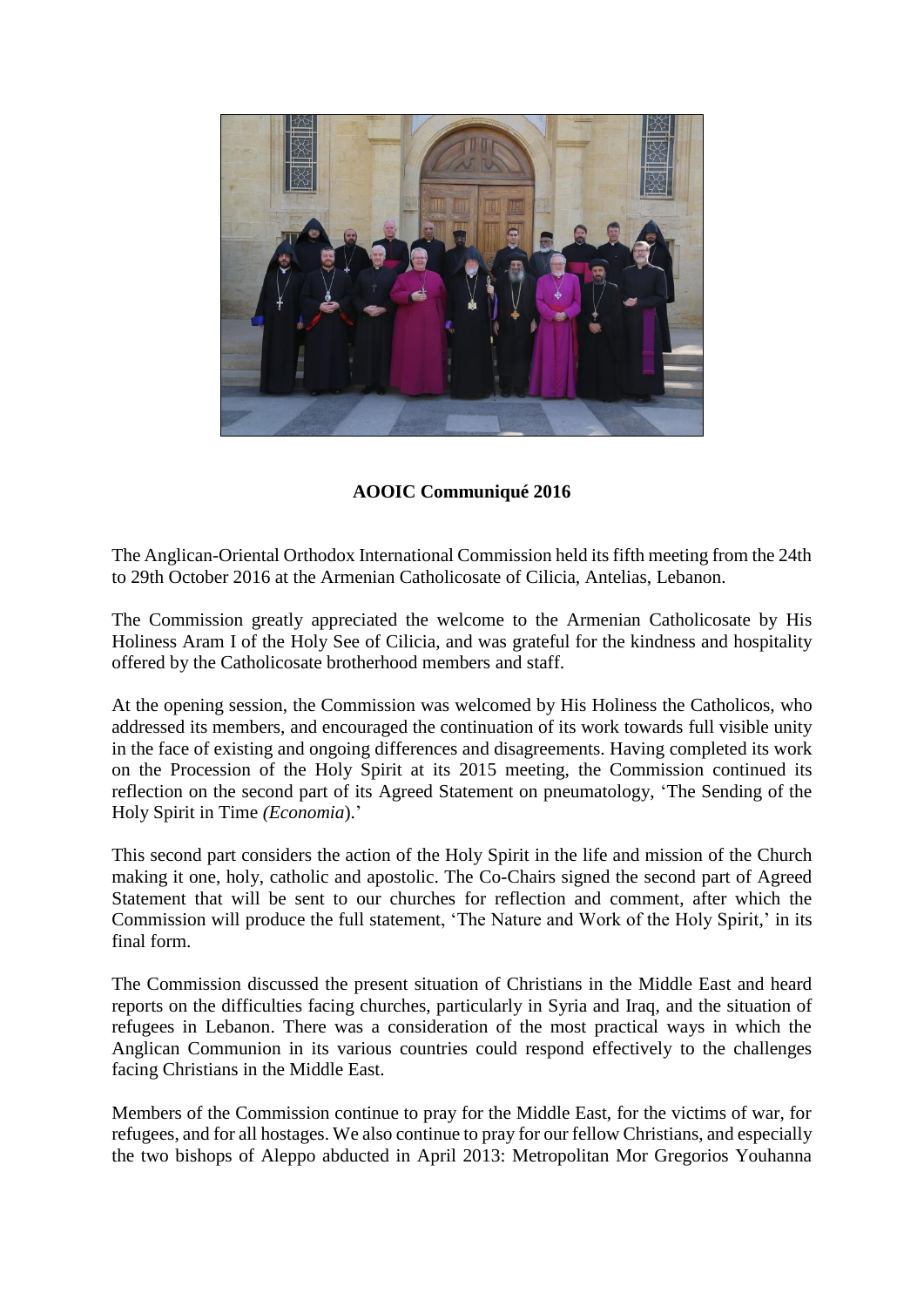Ibrahim of the Syriac Orthodox Church, and Metropolitan Boulos Yazigi of the Greek Orthodox Church of Antioch.

The Commission visited a number of religious sites reflecting some of the spiritual diversity of Lebanon, including the Armenian Genocide Orphans' 'Aram Bezikian' Museum. The Commission also recognised that the International Day for Religious Freedom was marked during its meeting, and so prayed for all, Christians and others alike, deprived of the right to hold and practice their faith openly.

Mindful of the global context of migrants and refugees, particularly in the local context of Lebanon, where a third of the population are refugees from Palestine, Syria and Iraq, and the dismantling of the migrant community at Calais during this week, the present Agreed Statement finished with the following words:

'In a world of enforced displacement and fearful arrival; in a world of accelerated movement; in a world of war-torn fragmentation and courageous martyrdom; the Holy Spirit, the Comforter, transcends time and space and yet inhabits both. The same Spirit is sent to commission and empower the weak to be strong, the humble to be courageous and the poor to be comforted and blessed in a fallen world that is upheld by the providence and grace of God the Trinity who makes all things new in faith and hope and love.'

The sixth meeting of the Commission will take place, God willing, in Dublin, Republic of Ireland, from the 23<sup>rd</sup> to 28<sup>th</sup> October 2017, hosted by the Most Revd Dr Michael Jackson, Archbishop of Dublin, a member of the Commission.

At the conclusion of its meeting, the Commission thanked the Triune God, Father, Son and Holy Spirit, for the mutual understanding, joy, and friendship that was experienced and shared, and looks forward to continuing its work.

## **Present at the meeting in Antelias 2016**

## **Anglicans**

| The Church in Wales                                          |
|--------------------------------------------------------------|
| <b>Anglican Communion Office</b>                             |
|                                                              |
| The Most Revd Dr Michael Jackson The Church of Ireland       |
| The Rt Revd Dr Geoffrey Rowell The Church of England         |
|                                                              |
| The Episcopal Church of Jerusalem and the Middle East        |
| The Ven Dr Edward Simonton OGS The Anglican Church of Canada |
| The Church of England                                        |
| The Revd Canon Dr William Taylor The Church of England       |
| <b>Anglican Communion Office</b>                             |
|                                                              |

## **Not able to be present**

| The Revd Christopher Edgar | The Episcopal Church of Jerusalem and the Middle East |
|----------------------------|-------------------------------------------------------|
|----------------------------|-------------------------------------------------------|